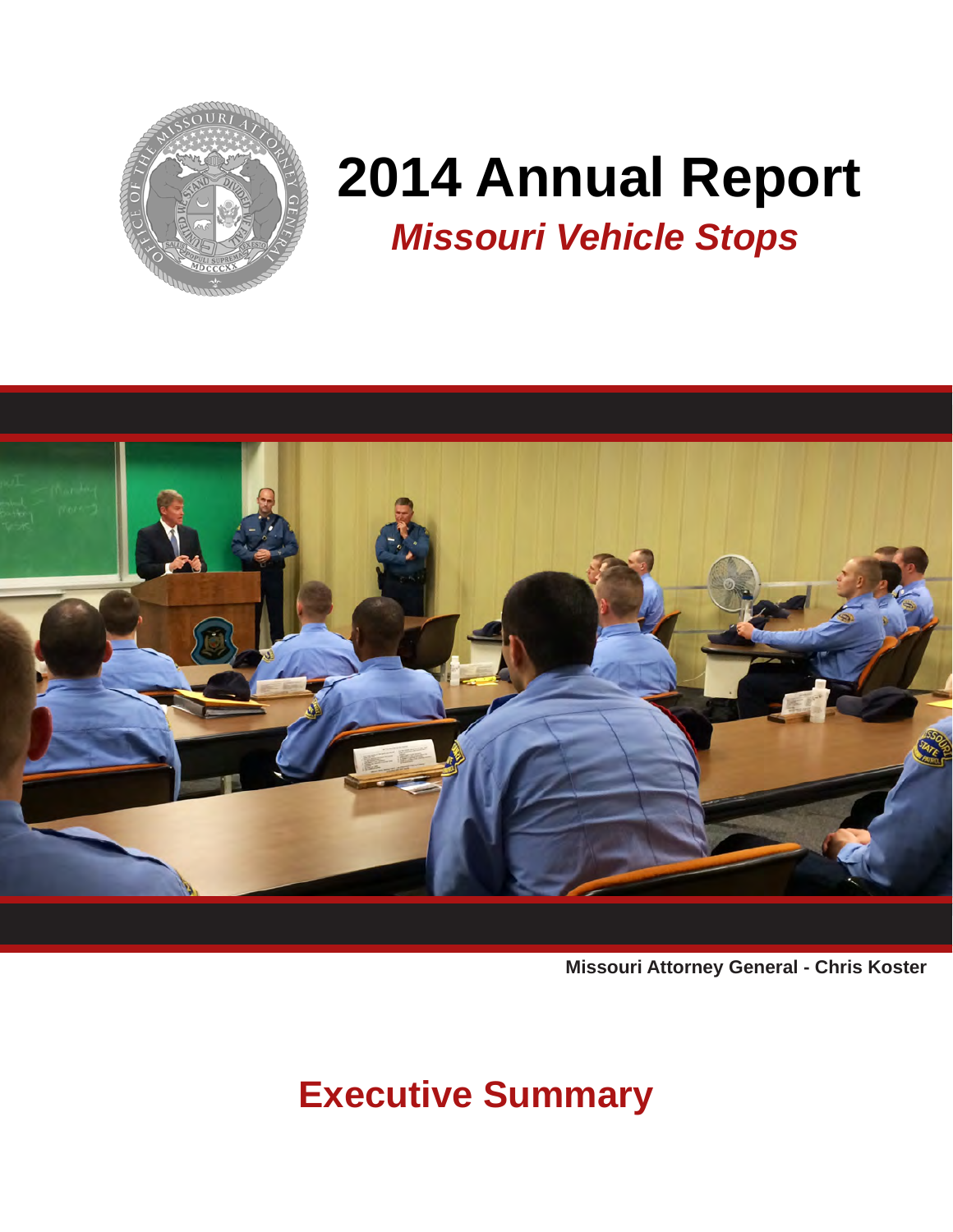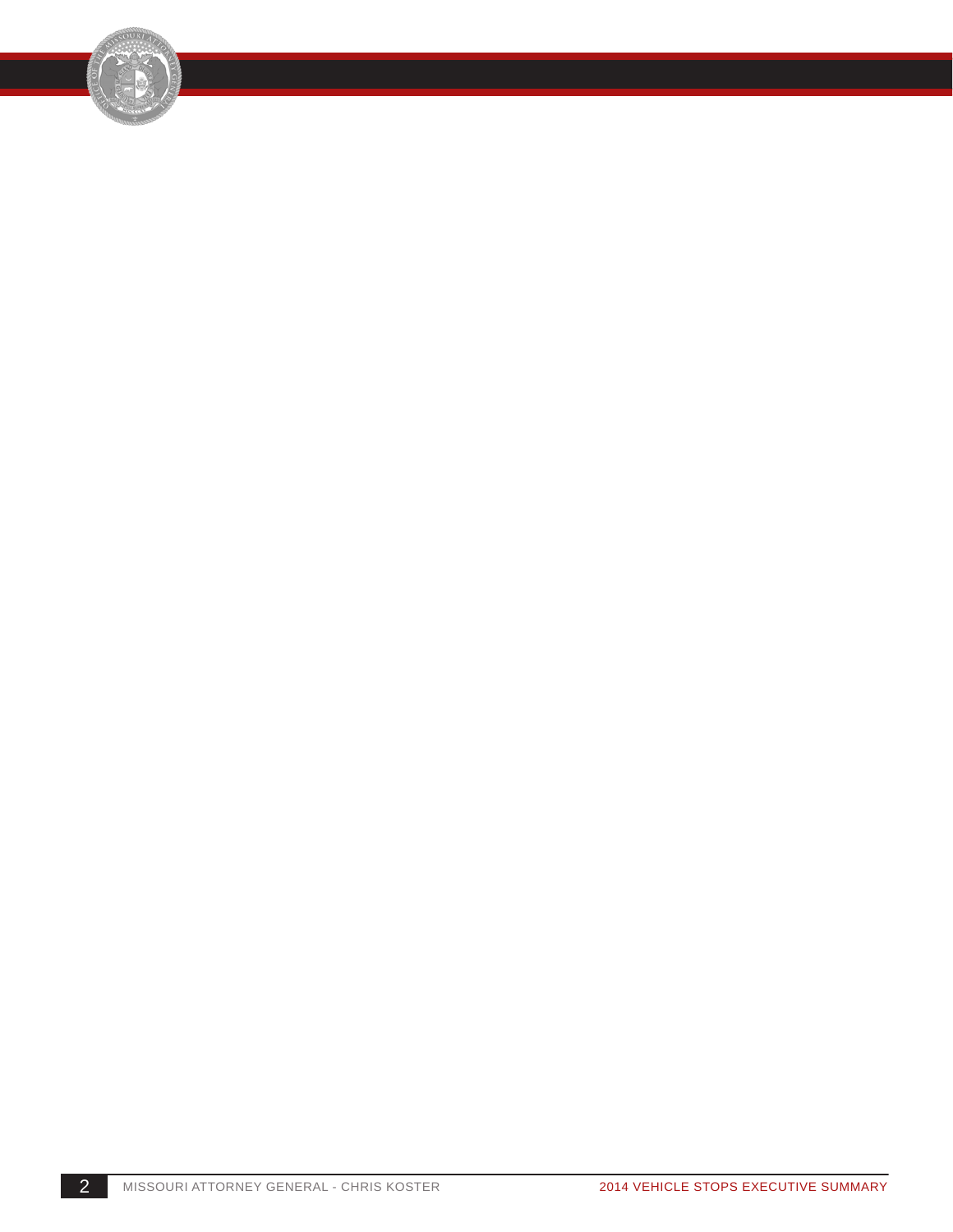# **Table of Contents**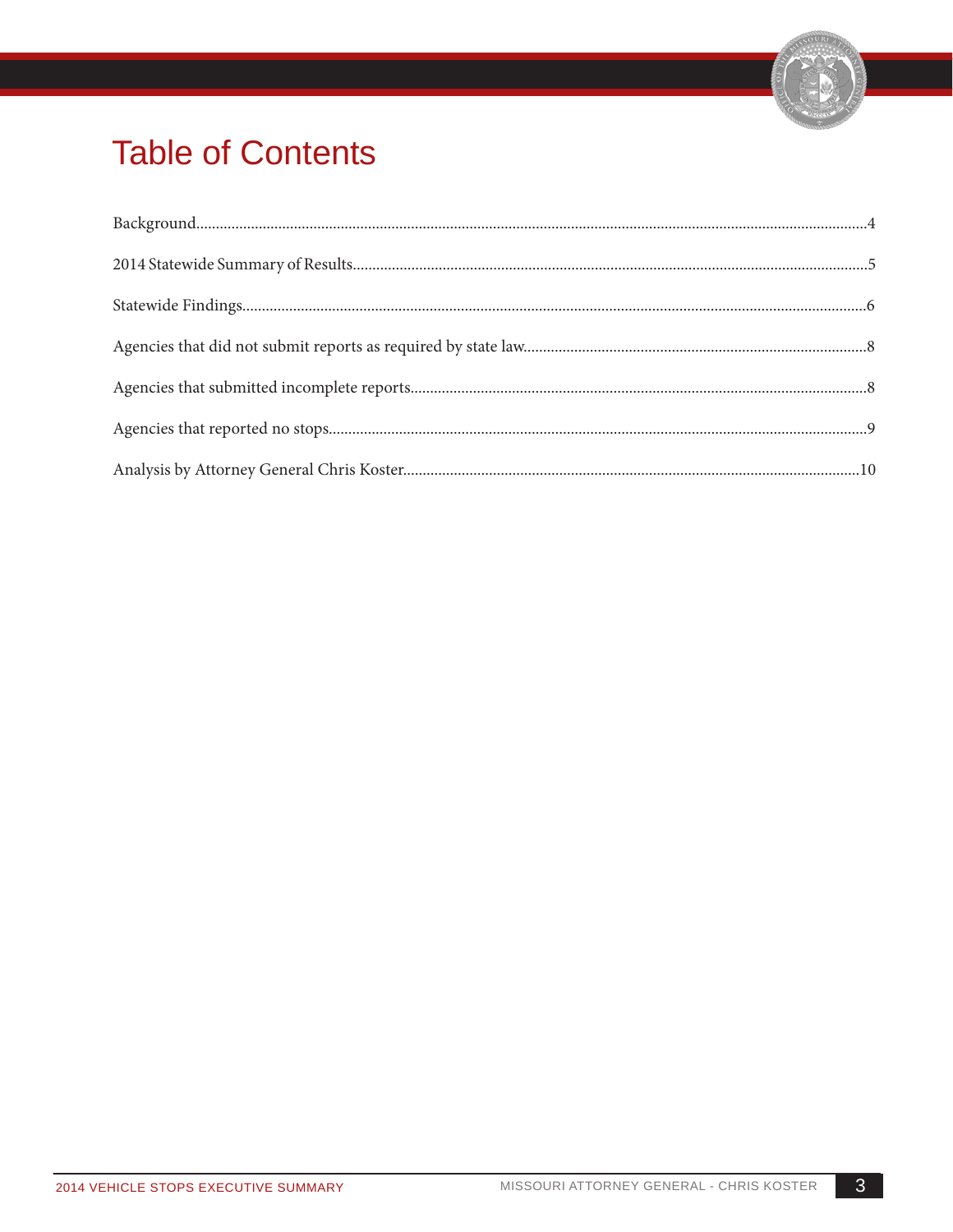

#### **Background**

Oncerns by the citizens of Missouri and the Missouri legislature regarding allegations of racial profiling by law enforcement prompted the passage of state law Section 590.650, RSMo (2000), which was enacte Aug. 28, 2000. by law enforcement prompted the passage of state law Section 590.650, RSMo (2000), which was enacted Aug. 28, 2000. Racial profiling has been defined as the inappropriate use of race by law enforcement when making a decision to stop, search or arrest a motorist.

Missouri's state law requires that all peace officers in the state report specific information including a driver's race for each vehicle stop made in the state. Law enforcement agencies are required to provide the data to the Attorney General, and the Attorney General is required to compile the data and report to the Governor no later than June 1 of each year. The law allows the Governor to withhold state funds for any agency that does not comply with the law. State law requires that all information be reported to the Attorney General's Office by March 1.

The summary of statewide racial profiling data has been provided by Scott H. Decker, professor and director of the School of Criminology and Criminal Justice at Arizona State University; Richard Rosenfeld, professor in the Department of Criminology and Criminal Justice at the University of Missouri-St. Louis; and Jeffrey Rojek, assistant professor in the Department of Criminology and Criminal Justice at the University of South Carolina.

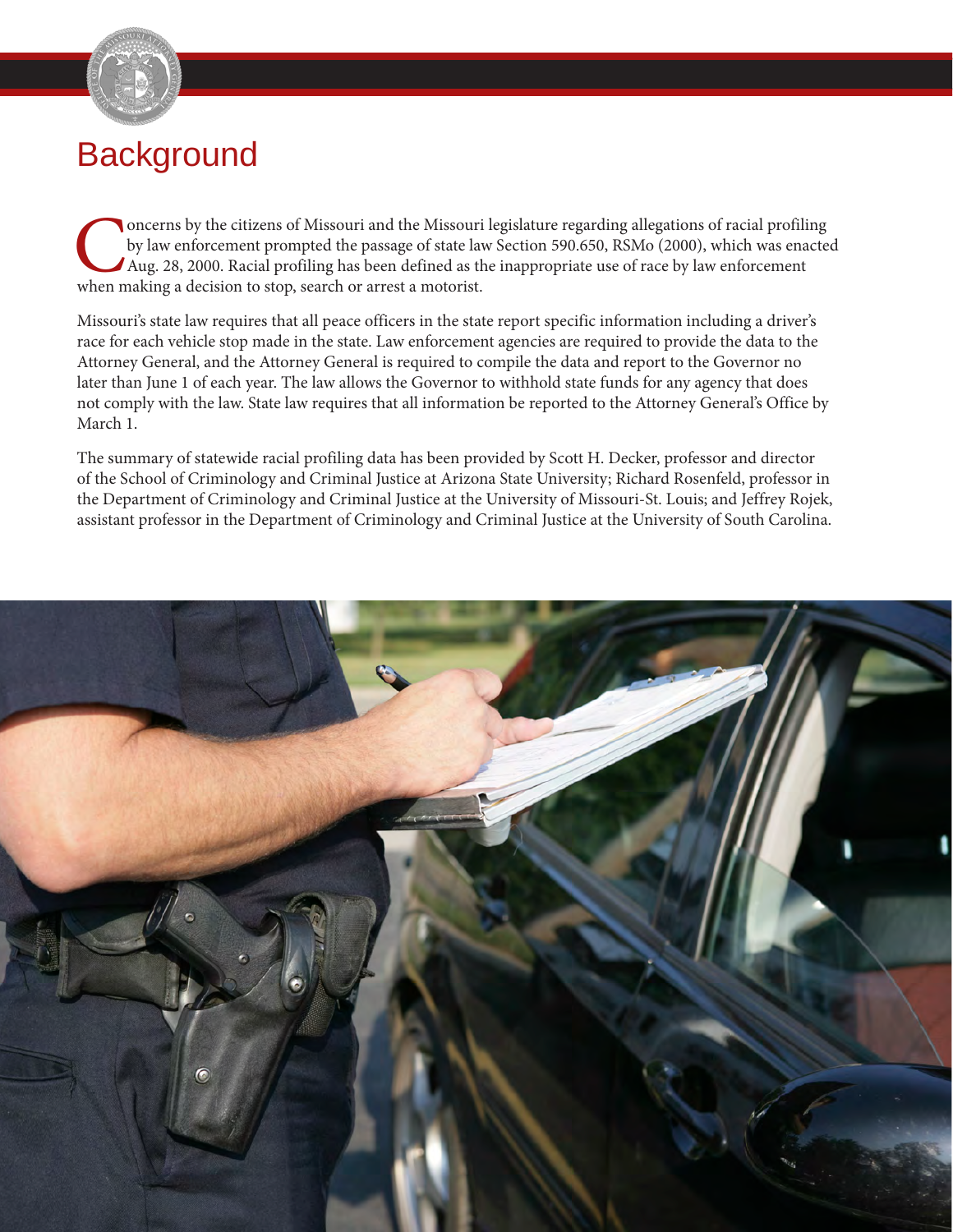

#### 2014 Statewide Summary of Results

| Key indicators      | <b>Total</b> | White     | <b>Black</b> | Hispanic | Asian  | Am. Indian | Other  |
|---------------------|--------------|-----------|--------------|----------|--------|------------|--------|
| Population          | 4,730,501    | 3,914,998 | 515,828      | 139,109  | 80,677 | 19,168     | 60,721 |
| <b>Stops</b>        | 1,681,382    | 1,317,360 | 304,321      | 30,782   | 14,845 | 1,934      | 12,140 |
| Searches            | 100,038      | 68,620    | 27,381       | 3,049    | 433    | 151        | 404    |
| Arrests             | 81,849       | 54,520    | 24,027       | 2,520    | 358    | 107        | 317    |
| State population %  | 100.00%      | 82.76     | 10.90        | 2.94     | 1.71   | 0.41       | 1.28   |
| Disparity Index     |              | .95       | 1.66         | .62      | .52    | .28        | .56    |
| Search rate         | 5.95         | 5.21      | 9.00         | 9.91     | 2.92   | 7.81       | 3.33   |
| Contraband hit rate | 25.11        | 26.87     | 21.39        | 19.48    | 24.02  | 27.15      | 20.79  |
| Arrest rate         | 4.87         | 4.14      | 7.90         | 8.19     | 2.41   | 5.53       | 2.61   |

**Notes:** Population figures are 2010 Census data based on persons 16 and older who designated a single race. Hispanics may be of any race. "Other" includes persons of mixed race or unknown race.

Disparity index = (proportion of stops / proportion of population). A value of 1 represents no disparity; values greater than 1 indicate over-representation; values less than 1 indicate under-representation.

Search rate = (searches / stops) x 100. Contraband hit rate = (searches with contraband found / total searches) x 100. Arrest rate =  $(\text{arrest } / \text{ stops}) \times 100$ .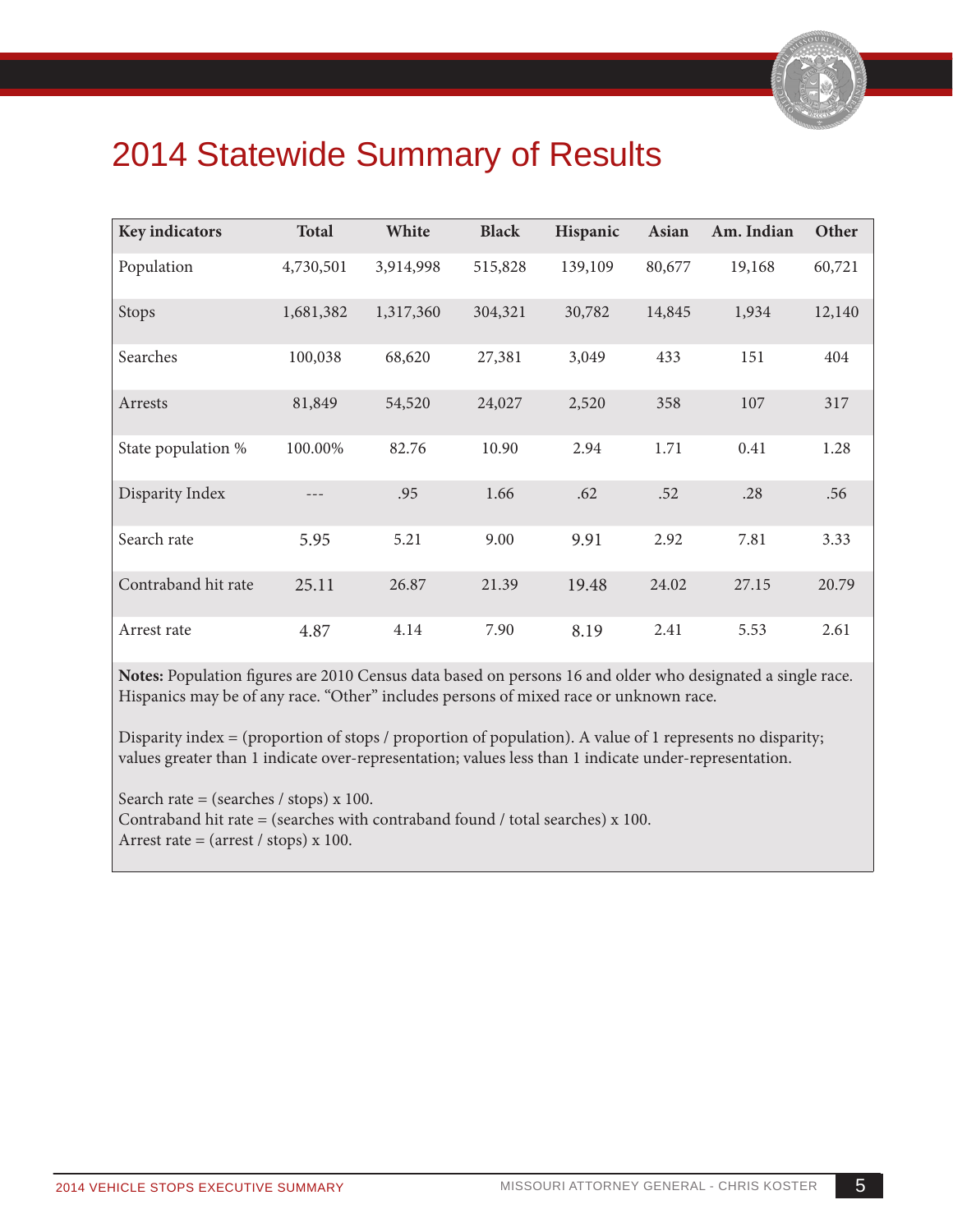

### Statewide Findings

This report summarizes the data from 622 law enforcement agencies in Missouri for 2014.<br>An additional 61 agencies indicated they made no traffic stops during the year. This represents enforcement agencies in Missouri for 2014. An additional 61 agencies indicated they 97.7% of the 699 law enforcement agencies in the state.

The agencies filing reports recorded a total of 1,681,382 vehicle stops, resulting in 100,038 searches and 81,849 arrests. Table 1 breaks out the stops, searches and arrests by race and ethnic group.<sup>1</sup>

Fo<br>tha<br>tra<br>rel: Four summary indicators are included in Table 1 that may be useful in assessing racial profiling in traffic stops. The first, termed the "disparity index," relates each group's proportion of total traffic stops to its proportion of the driving-age population 16 years old and older.<sup>2</sup>

A value of 1 on this index indicates that a group's proportion of vehicle stops equals its population proportion: it is neither "under-represented" nor "over-represented" in vehicle stops. Values above 1 indicate over-representation, and those below 1 indicate under-representation.

For example, the 1,317,360 whites who were stopped accounted for 78.3 percent of all vehicle stops in 2014.

Approximately 82.8% of Missouri's driving-age population identified as "White." The value for whites on the disparity index is, therefore, .95 (.783/.828). Whites were stopped, in other words, at slightly below the rate expected based on their fraction of the population age 16 and older from the 2010 Census.

The same is not the case for several other groups. African-Americans represent 10.9 percent of the

population 16 years and older but 18.1 percent of all vehicle stops, for a value on the disparity index of 1.66. This means that African-Americans were stopped at a rate 66 percent greater than expected, based on their proportion of the population of people aged 16 and older.

Hispanics, Asians, American Indians, and persons of mixed or unknown race were stopped at rates well below their proportion of the driving-age population.

The values on the disparity index for the different groups can be compared directly to one another. For example, the likelihood that an African-American motorist was stopped is 1.75 times that of a white motorist (1.66/.95). In other words, African-Americans were 75 percent more likely than whites to be stopped based on their respective proportions of the Missouri driving-age population in 2014.

It should be remembered that the disparity index is a gauge of the likelihood drivers of a given race or ethnic group are stopped based on their proportion of the residential population 16 and older, not on the population of motorists on the state's streets, roads and highways. A group's share of the residential population 16 and older may or may not be similar to its proportion of drivers in the reporting area, and when there is a large discrepancy between the two numbers, the disparity index will be skewed.

When this occurs, it may largely be due to the fact that motorists are often stopped in municipalities, counties, or even states in which they do not reside. For example, a county may have a very low percentage of African-American residents, but a higher percentage of African-American motorists passing through the county due to the location of a state or federal highway. If local law enforcement stops some number of African-American motorists passing through the county, the number of stops

\_\_\_\_\_\_\_\_\_\_\_\_\_\_\_\_\_\_\_\_\_\_\_\_\_\_\_\_\_\_\_\_\_\_\_\_\_\_\_\_\_\_\_\_\_\_\_\_\_\_\_\_\_\_\_\_\_\_\_\_\_\_\_\_\_\_\_\_\_\_\_\_\_\_\_\_\_\_\_\_\_\_\_\_\_\_\_\_\_\_\_\_ 1 Hispanics may be of any race. About 1 percent of the population designated two or more races. These persons are included in the "Other" category along with persons of unknown race.

2 The population totals in the table are from the 2010 Census.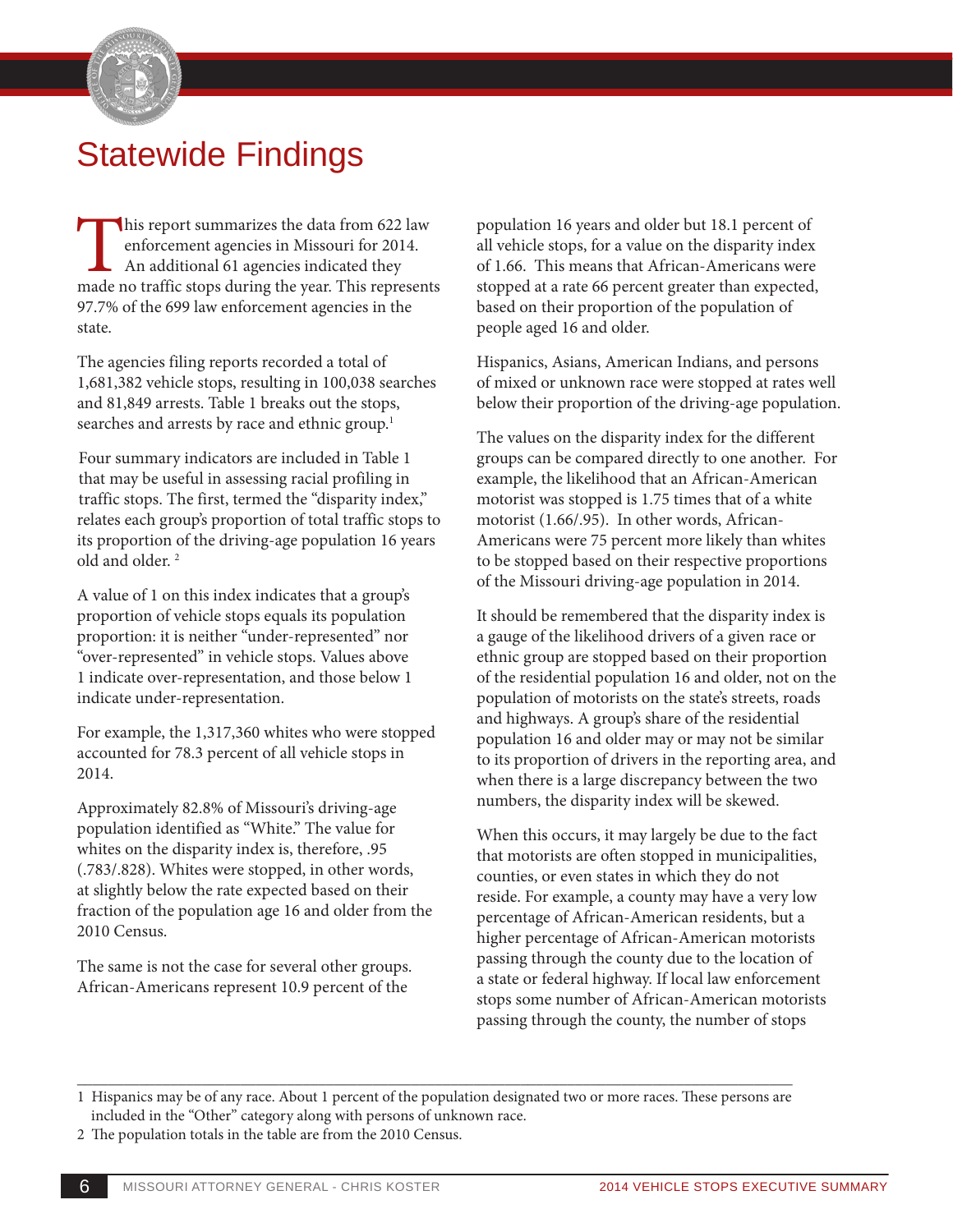

may be highly disproportionate to the number of African-American county residents—resulting in a high disparity index—but less disproportionate to the actual number of African-Americans who drive through the county. Because no data is available for the racial demographics of motorist traffic, it cannot be calculated for purposes of this report.

A second indicator that can be used to assess racial profiling is the "search rate," or the number of searches divided by the number of stops (x 100). In this report, searches include both searches of drivers and searches of the vehicle and property within.

The search rate for all motorists who were stopped is 5.95 percent. Asian drivers were searched at a rate well below the statewide average, while African-Americans and Hispanics were searched at rates above the statewide average.

Like the stop rates, the search rates for the different groups can be compared directly with one another. African-Americans were 1.73 times more likely to be searched than whites (9.00/5.21). Hispanics were 1.90 times more likely than whites to be searched (9.91/5.21).

The reasons for conducting a search and the outcome of the search (such as finding contraband) should be considered when making comparisons across groups.

Some searches are conducted with the consent of the driver, or because the officer observed suspected contraband in plain view, had reasonable suspicion that an individual may possess a weapon, or other reasons. These searches may or may not result in an arrest.

Other searches are conducted incident to arrest, which means that there is no other reason given for the search other than arrest. Searches are almost always performed when there is an outstanding arrest warrant, whether or not contraband may be present.

The third summary indicator, the "contraband hit rate," reflects the percentage of searches in which contraband is found. Contraband was found in 25.1 percent of all searches conducted in 2014. There is some variation, however, in the contraband hit rate across race and ethnic groups.

The contraband hit rate for whites was 26.9 percent, compared with 21.4 percent for African-Americans and 19.5 percent for Hispanics. This means that, on average, searches of African-Americans and Hispanics are less likely than searches of whites to result in the discovery of contraband. This difference may result in part from the higher arrest rates for African-Americans and Hispanics—if there is an arrest, there will be a search whether or not the arresting officer suspects the subject has contraband.

The "arrest rate" is the fourth summary indicator included in Table 1 that may be useful for assessing racial profiling. Just under 5 percent of all vehicle stops resulted in an arrest (81,849/1,681,382). The probability of arrest varies across racial and ethnic groups.

Approximately 7.9 percent of the stops of African-Americans and 8.2 percent of the stops of Hispanics resulted in arrest, compared with about 4.1 percent of the stops of whites.

There are two appendices to this year's report. Appendix A presents the vehicle stop analysis using the statewide proportions of race and ethnicity, rather than those for each jurisdiction.

This year's report compares the 2014 disparity index to the disparity indexes for 2000 through 2013. 3 These comparisons are presented in Appendix B.

For each agency, the disparity index for each raceethnic group is presented for 2000-2014. For the state as a whole, the key indicators generally show small changes between the years 2013 and 2014.

 $\_$  ,  $\_$  ,  $\_$  ,  $\_$  ,  $\_$  ,  $\_$  ,  $\_$  ,  $\_$  ,  $\_$  ,  $\_$  ,  $\_$  ,  $\_$  ,  $\_$  ,  $\_$  ,  $\_$  ,  $\_$  ,  $\_$  ,  $\_$  ,  $\_$  ,  $\_$  ,  $\_$  ,  $\_$  ,  $\_$  ,  $\_$  ,  $\_$  ,  $\_$  ,  $\_$  ,  $\_$  ,  $\_$  ,  $\_$  ,  $\_$  ,  $\_$  ,  $\_$  ,  $\_$  ,  $\_$  ,  $\_$  ,  $\_$  , 3 Caution should be used when comparing 2000 to subsequent years, especially for smaller agencies, because the 2000 figures are based on only four months of traffic data, while those for subsequent years are based on the full calendar year.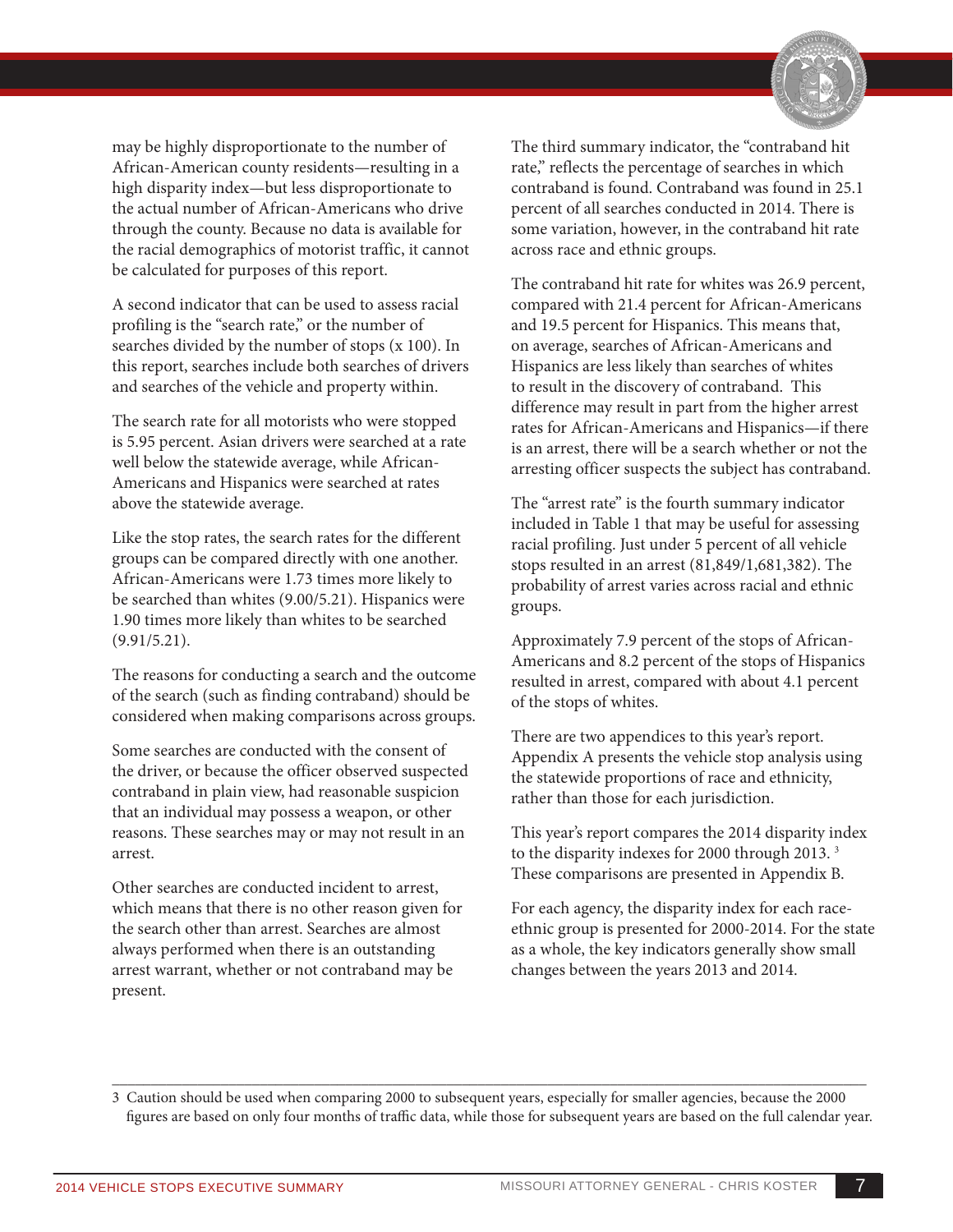

The search rate (the percentage of stops in which a search is conducted) decreased between 2013 and 2014 for white, African- American, and Hispanic drivers, remained the same for Asians, and increased for American Indians. The arrest rate for African-Americans decreased (from 10.31 percent to 9.00 percent) and decreased for Hispanics (from 10.23 percent to 9.91 percent) between 2013 and 2014.

A reasoned determination of the existence of racial profiling in a community requires a comprehensive evaluation of the full range of information compiled in the agency reports. This brief summary of selected indicators for the state as a whole is intended to encourage those local evaluations and dialogue.

| Table 2. Agencies that did not submit reports by March 1, 2015 as required by state law |                                      |                     |                      |  |  |  |  |  |
|-----------------------------------------------------------------------------------------|--------------------------------------|---------------------|----------------------|--|--|--|--|--|
| <b>Bates City Police</b>                                                                | <b>BNSF Railway Police</b>           | Camden Point Police | Camden Police        |  |  |  |  |  |
| Department*                                                                             |                                      | Department*         | Department           |  |  |  |  |  |
| Claycomo Police                                                                         | Crystal Lakes Police                 | Deepwater Police    | East Lynne Police    |  |  |  |  |  |
| Department*                                                                             | Department*                          | Department          | Department*          |  |  |  |  |  |
| <b>Edgerton Police</b>                                                                  | Edina Police                         | Ferguson Police     | <b>Hurley Police</b> |  |  |  |  |  |
| Department                                                                              | Department*                          | Department*         | Department           |  |  |  |  |  |
| Lilbourn Police                                                                         | Morley Police                        | Naylor Police       | New Melle Police     |  |  |  |  |  |
| Department                                                                              | Department                           | Department          | Department           |  |  |  |  |  |
| St. Louis Park Rangers                                                                  | <b>Wellston Police</b><br>Department |                     |                      |  |  |  |  |  |

\* The following agencies submitted their mandatory reports late, and therefore have been included in the statistical analysis for this Report, despite having missed the statutory deadline: **Crystal Lakes Police Department, Claycomo Police Department, Ferguson Police Department, Edina Police Department, Camden Point Police Department, East Lynne Police Department, Bates City Police Department**.

#### **Table 3. Agencies that submitted incomplete reports**

Lockwood Police Department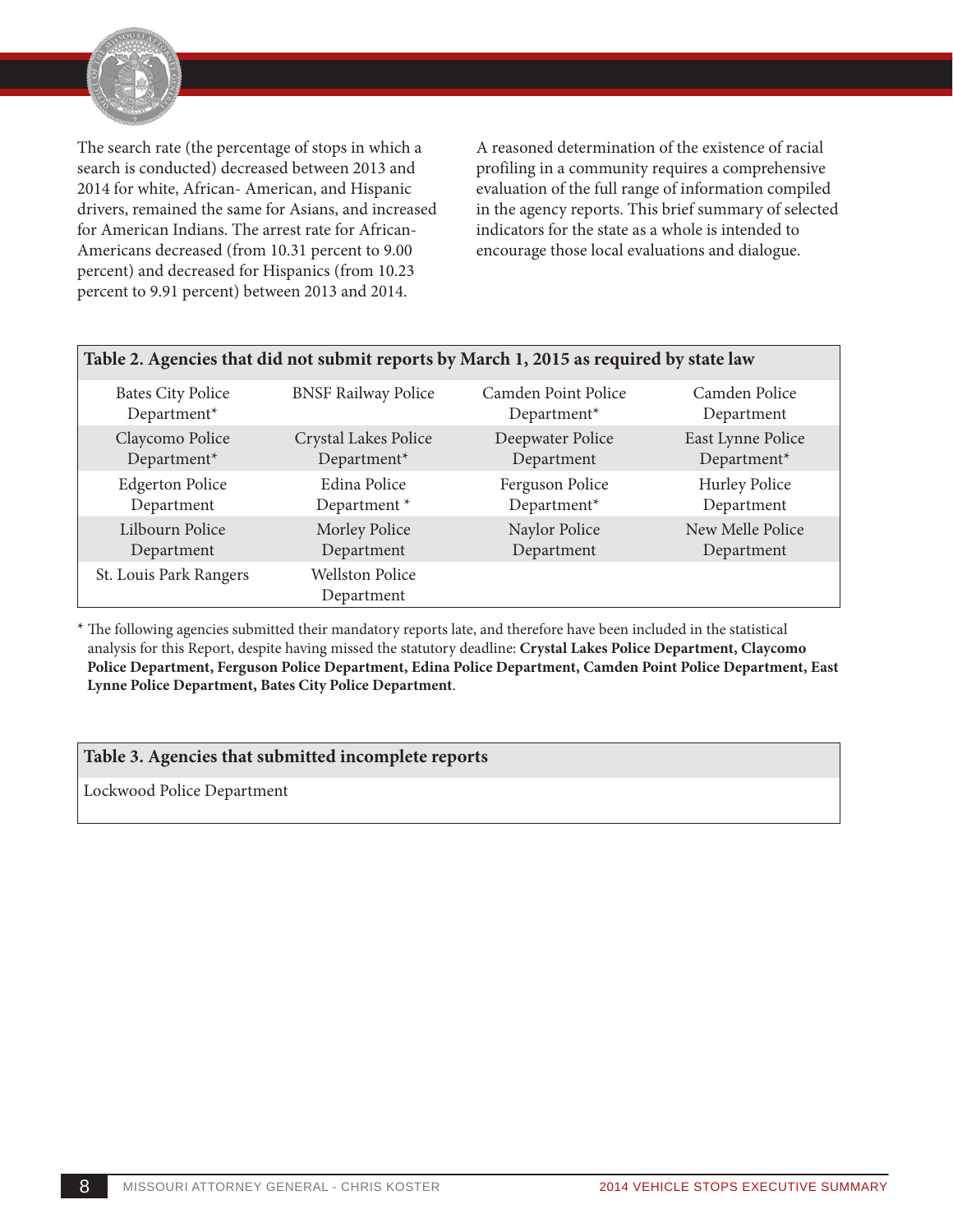

| Table 4. Agencies that reported no stops (many contract out vehicle stops to other agencies) |                                 |                                |                                     |  |  |  |
|----------------------------------------------------------------------------------------------|---------------------------------|--------------------------------|-------------------------------------|--|--|--|
| Altenburg Police                                                                             | Atlanta Police                  | <b>Bell City Police</b>        | Berger Police Department            |  |  |  |
| Department                                                                                   | Department                      | Department                     |                                     |  |  |  |
| <b>Bevier Police Department</b>                                                              | Birmingham Police<br>Department | <b>Bland Police Department</b> | <b>Bunker Police</b><br>Department  |  |  |  |
| Canalou Police                                                                               | <b>Catron Police</b>            | Clarksdale Police              | Clarkson Valley Police              |  |  |  |
| Department                                                                                   | Department                      | Department                     | Department                          |  |  |  |
| Cool Valley Police                                                                           | <b>Cooter Police</b>            | Cowgill Police                 | Dellwood Police                     |  |  |  |
| Department                                                                                   | Department                      | Department                     | Department                          |  |  |  |
| <b>Dudley Police</b><br>Department                                                           | Emma Police Department          | Eolia Police Department        | <b>Everton Police</b><br>Department |  |  |  |
| Fairfax Police<br>Department                                                                 | Farber Police Department        | Fisk Police Department         | Gainesville Police<br>Department    |  |  |  |
| Gasconade Police                                                                             | Gilman City Police              | Golden City Police             | <b>Grandin Police</b>               |  |  |  |
| Department                                                                                   | Department                      | Department                     | Department                          |  |  |  |
| Hale Police Department                                                                       | <b>Holland Police</b>           | Irondale Police                | Jackson County Drug                 |  |  |  |
|                                                                                              | Department                      | Department                     | <b>Task Force</b>                   |  |  |  |
| Jennings Police                                                                              | Keytesville Police              | Kimmswick Police De-           | Lake Annette Police                 |  |  |  |
| Department                                                                                   | Department                      | partment                       | Department                          |  |  |  |
| Lake Lafayette Police                                                                        | Marston Police                  | Mayview Police                 | Mineral Area College                |  |  |  |
| Department                                                                                   | Department                      | Department                     | <b>DPS</b>                          |  |  |  |
| Missouri Department of                                                                       | Mokane Police                   | Montrose Police                | Norborne Police                     |  |  |  |
| Revenue                                                                                      | Department                      | Department                     | Department                          |  |  |  |
| Novinger Police                                                                              | Olympian Village Police         | Pasadena Park Police           | Shannon County Sheriff's            |  |  |  |
| Department                                                                                   | Department                      | Department                     | Department                          |  |  |  |
| Sheldon Police                                                                               | St. George Police               | St. Louis Community            | Tallapoosa Police                   |  |  |  |
| Department                                                                                   | Department                      | College at Forest Park         | Department                          |  |  |  |
| Taos Police Department                                                                       | Theodosia Police                | <b>Union Pacific Railroad</b>  | Uplands Park Police De-             |  |  |  |
|                                                                                              | Department                      | Police - St. Louis             | partment                            |  |  |  |
| <b>Walker Police</b>                                                                         | Westwood Police                 | Wildwood Police                | Williamsville Police                |  |  |  |
| Department                                                                                   | Department                      | Department                     | Department                          |  |  |  |
| <b>Windsor Police</b><br>Department                                                          | <b>Wyatt Police Department</b>  |                                |                                     |  |  |  |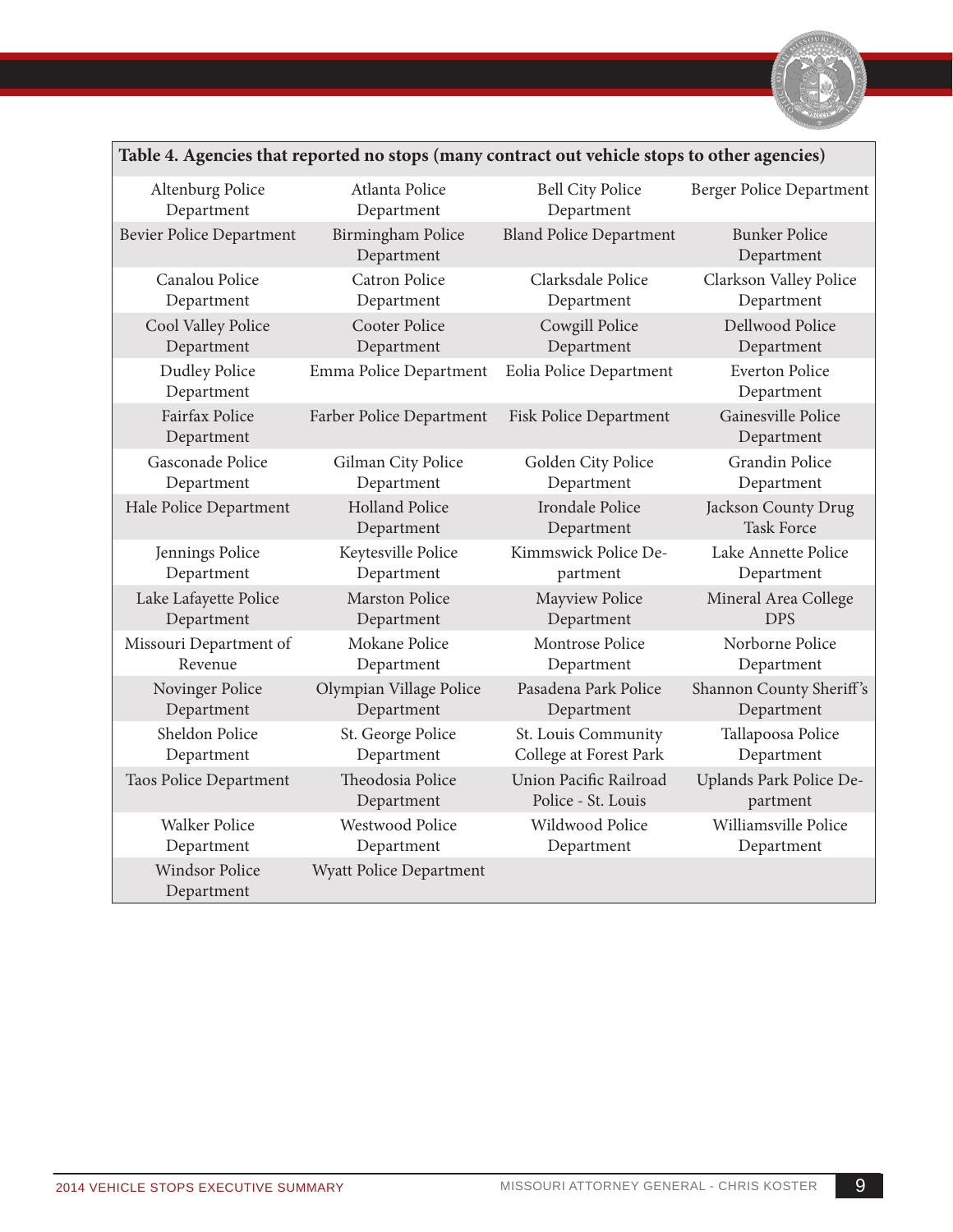

# Analysis by Attorney General Koster

Fourteen years ago, Missouri released its first report on vehicle stop data. This report represents the fourteenth annual analysis of vehicle stop data in Missouri, a review that includes information about 1,681,382 millio fourteenth annual analysis of vehicle stop data in Missouri, a review that includes information about 1,681,382 million stops by law enforcement in the state during 2014. The report can be compared to data going back to 2000 on the Attorney General's website at www.ago.mo.gov.

The analysis in 2005, 2006, 2007, 2008 and 2009 used census estimates to reflect the changes in Missouri's population since the 2000 census. That census was the benchmark for the previous five reports. The 2010, 2011, 2012, 2013 and 2014 analysis used census estimates from the 2010 census.

As our state's population changes in number and demographics, these census estimates can help provide a more accurate benchmark to analyze the data.

The overall number of stops reported increased in 2014. As it has in the past, the disparity index for African-American drivers continues to be of significant concern. The disparity index for African-American drivers increased from 1.59 in 2013 to 1.66 in 2014. The disparity index for Hispanic drivers also increased slightly from .61 in 2013 to .62 in 2014. Both groups continue to have search rates significantly higher than that of white drivers.

These findings continue a disturbing trend for African-American drivers in Missouri. The disparity index for African-American drivers has increased steadily over the last fifteen years, with only slight, temporary drops three times: to 1.34 in 2004 from 1.36 in 2003, to 1.61 in 2010 from 1.62 in 2009 and to 1.57 in 2012 from 1.63 in 2011.

With 613 law enforcement agencies conducting vehicle stops in Missouri, there is no single explanation why these disparities exist. This report provides statistical information so the data from each agency can be examined, and appropriate questions asked of those agencies.

The 2014 disparity rate of 1.66 compares to a rate of 1.27 fifteen years ago, and is the highest we have seen since data collection began in 2000.

The pattern is striking: the data tell us that in 2014, Missouri's African-American drivers were 75 percent (1.66/.95) more likely than white drivers to be stopped on Missouri's roads. Just 14 years earlier, in 2000, the difference was only 31% (1.27/.97).

With 622 law enforcement agencies conducting vehicle stops in Missouri, there is no single explanation why these disparities exist. This report provides statistical information so the data from each agency can be examined, and appropriate questions asked of those agencies.

While statistical disproportion does not prove that law enforcement officers are making vehicle stops based on the perceived race or ethnicity of the driver, the compilation and analysis of data provides law enforcement, legislators, and the public with a starting point as they consider improvements to process and changes to policy to address these issues.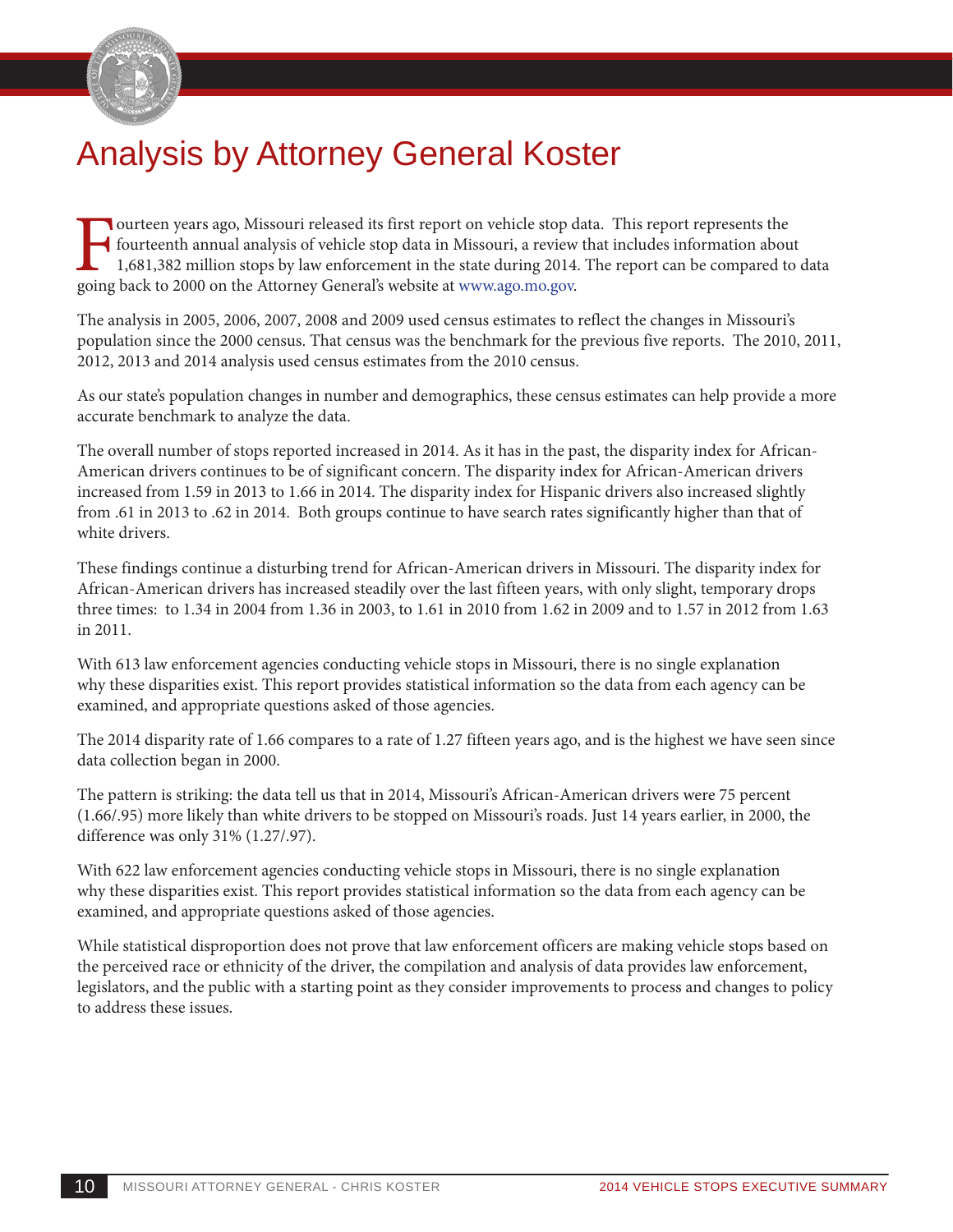